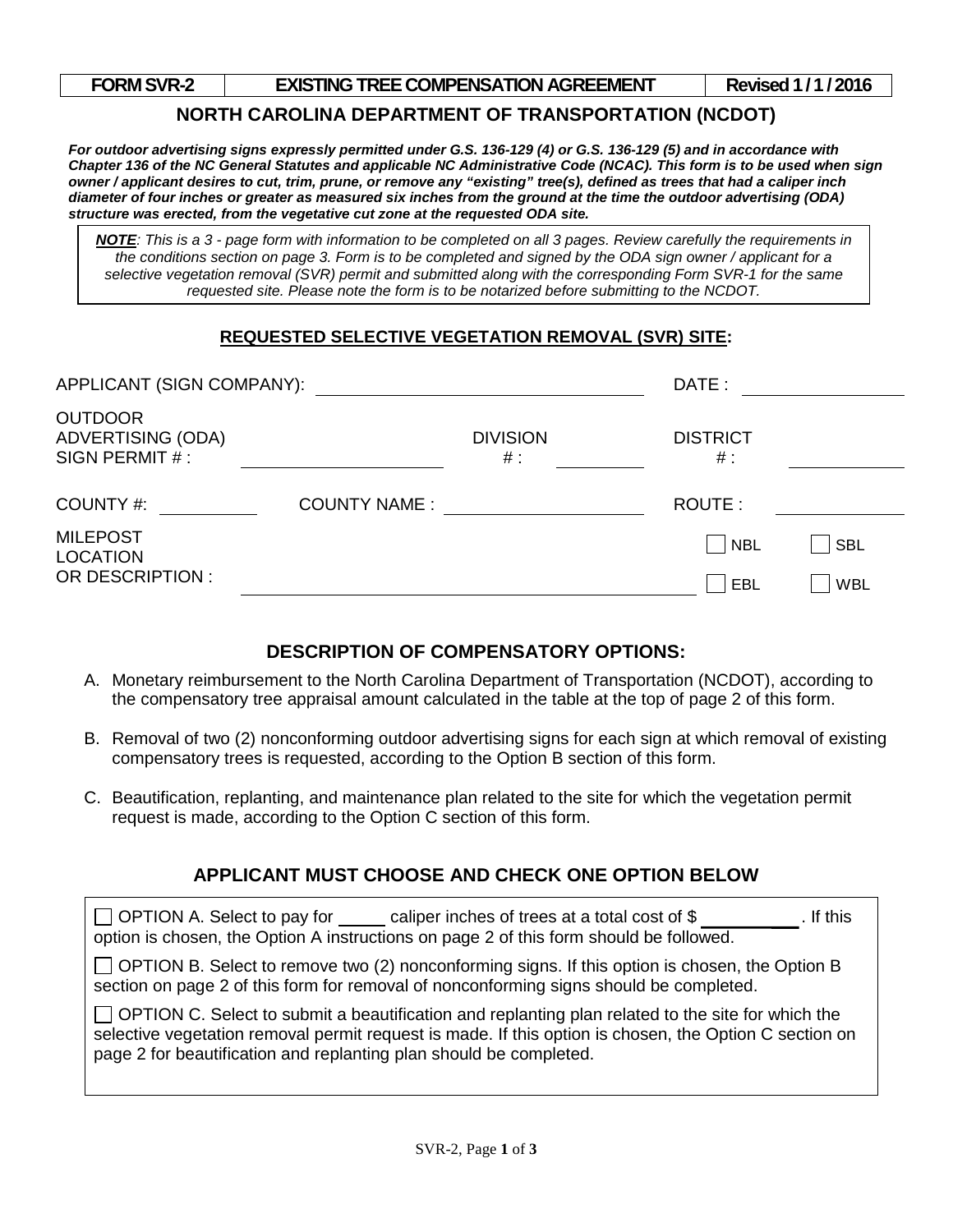*PLEASE NOTE: BEFORE COMPLETING REMAINDER OF FORM, REGARDLESS OF OPTION CHOSEN, APPLICANT WILL NEED TO COMPLETE THE FOLLOWING 3 SPACES BELOW FOR # OF TREES, CALIPER INCHES, AND TOTAL TREE APPRAISAL, FOR EXISTING TREES TO BE CUT, THINNED, PRUNED, OR REMOVED.* 

| <b>TOTAL # OF</b><br><b>"EXISTING" TREES</b><br>TO BE CUT,<br>THINNED,<br>PRUNED, OR<br><b>REMOVED:</b> | <b>TOTAL CALIPER</b><br><b>INCHES OF</b><br>"EXISTING" TREE(S)<br>TO BE CUT, THINNED,<br><b>PRUNED, OR</b><br><b>REMOVED:</b> | <b>MONETARY VALUE</b><br>(PER CALIPER INCH)<br><b>AT THE ANNUAL</b><br><b>PUBLISHED RATE</b><br><b>DETERMINED BY</b><br><b>NCDOT:</b> | <b>TOTAL TREE APPRAISAL</b><br>(REIMBURSEMENT AMOUNT) =<br><b>TOTAL CALIPER INCHES X</b><br><b>MONETARY VALUE RATE</b> |
|---------------------------------------------------------------------------------------------------------|-------------------------------------------------------------------------------------------------------------------------------|---------------------------------------------------------------------------------------------------------------------------------------|------------------------------------------------------------------------------------------------------------------------|
|                                                                                                         |                                                                                                                               | \$125.00                                                                                                                              |                                                                                                                        |

**OPTION A. MONETARY REIMBURSEMENT IN PERMITTED CUTTING ZONE:**

**If option A is chosen, a check in the amount of the reimbursement (from last column / space on right above), payable to the NC Department of Transportation), is to be included with submittal of this form.** 

**OPTION B. REMOVAL OF TWO (2) NONCONFORMING OUTDOOR ADVERTISING SIGNS:**

**The following nonconforming signs must be fully disassembled (including the supporting structures) and the ODA permit tags returned to the Department, before any vegetation removal is permitted. These signs must be legally permitted signs in good standing with all annual renewal fees paid in full. By signing the AGREEMENT SECTION of this form, the sign owner confirms the above referenced signs have been reviewed and are available to be surrendered. Surrendered signs shall not be eligible for future outdoor advertising permits in perpetuity.** 

| (Sign 1) Permit<br><b>Number</b> | <b>Sign Owner</b> | <b>Division</b> | <b>District</b> | County                                                            |
|----------------------------------|-------------------|-----------------|-----------------|-------------------------------------------------------------------|
|                                  |                   | <b>Route</b>    | <b>Milepost</b> | <b>Direction</b><br><b>SBL</b><br><b>NBL</b><br>EBL<br><b>WBL</b> |
| (Sign 2) Permit                  |                   |                 |                 |                                                                   |
| <b>Number</b>                    | <b>Sign Owner</b> | <b>Division</b> | <b>District</b> | County                                                            |
|                                  |                   |                 |                 | <b>Direction</b>                                                  |

**OPTION C. BEAUTIFICATION, REPLANTING, AND MAINTENANCE PLAN. Check the space below.** 

 **Applicant agrees to submit to the Department a plan for beautification and replanting related to the site for which the vegetation permit request is made, according to the provisions of Title 19A NCAC 02E.0611. The Department's written approval of the plan will allow the applicant to proceed with requested vegetation cutting, thinning, pruning, or removal at the outdoor advertising site, upon official approval and notification to the applicant by the Department.** 

**More information on the selective vegetation removal (SVR) program can be found at this website: http://www.ncdot.gov/doh/operations/dp\_chief\_eng/roadside/vegetation/maintenance/VegRemoval.html**